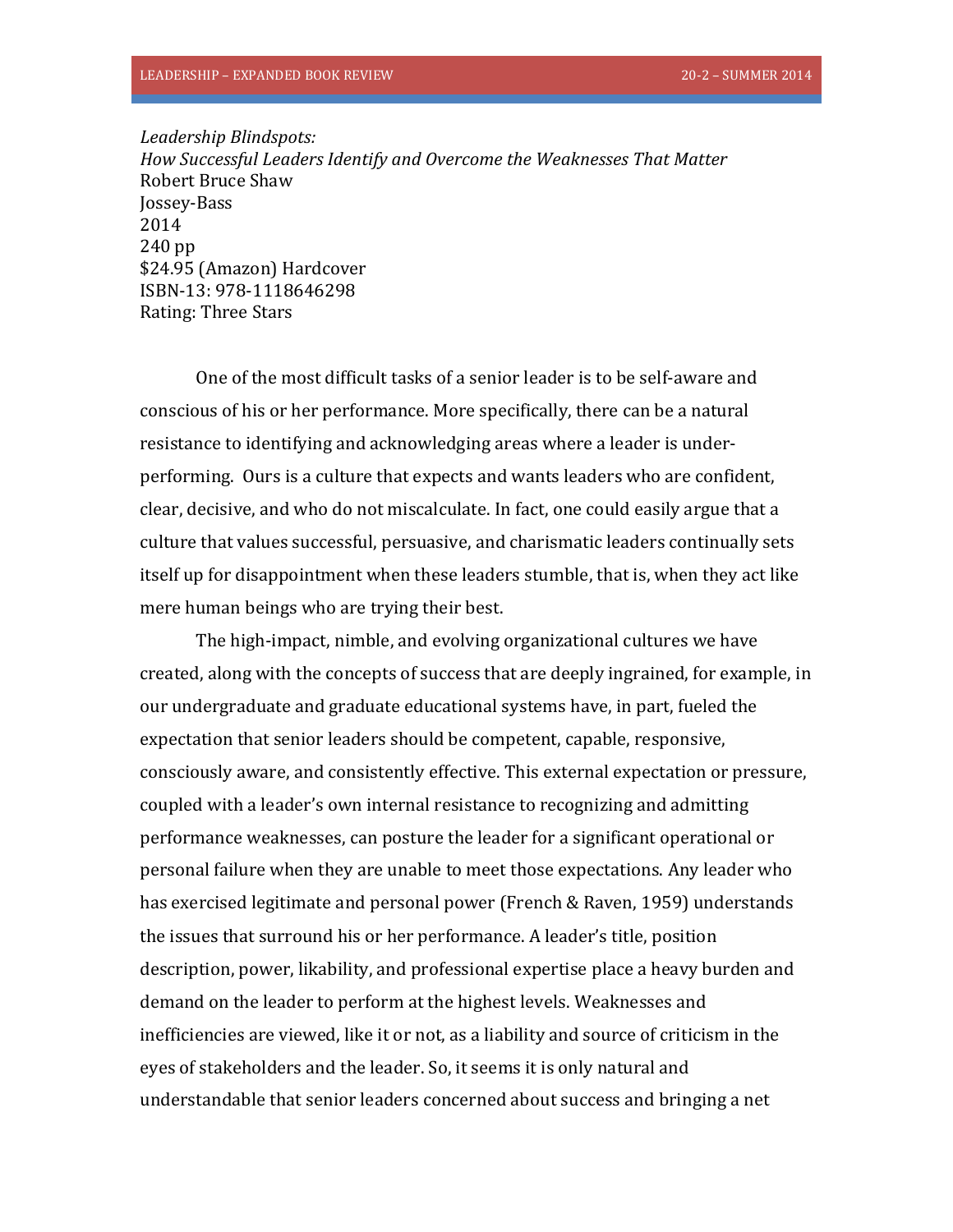value-added to their organization would do everything possible to protect their "Achilles Heel." Yet, this very decision and conscious effort to sequester and camouflage leadership vulnerabilities is one of the dominant reasons leaders can crash and burn. We read about these stories daily and, perhaps, we have "been" one of those stories ourselves.

Into this vortex of incredible tension comes Robert Shaw's excellent book, *Leadership Blindspots*. To be clear, this book is not about blaming leaders for a grocery list of failures about which they should have paid closer attention. Nor does this book offer "six easy steps to eradicating failures and accelerate success." Rather, Shaw takes the reader on a deep dive into the psychology and nature of cognitive schemas that can create blindspots that potentially set the leader up for struggle and failure. Additionally, Shaw addresses the most common leadership blindspots based on his years as a consultant and executive coach.

The book is divided into three sections. The first section addresses why uncovering blindspots is critical for the leader. The second section speaks to the process of identifying and resolving blindspots. The third section provides an excellent array of resources including assessments, surveys, worksheets, and additional readings. Overall, Shaw's writing style is clear and straight to the point. He provides helpful anecdotal data drawn from his own research as well as poignant stories, pulled from the web, about well-known leaders from a variety of industries. In my own work as a leadership development consultant, I found Shaw's findings and his treatment of blindspots to be consistent with what I have observed with clients. Moreover, the insights and solutions he offers to leaders, as they attempt to deal with their blindspots, are valuable as opposed to being trite and superfluous.

In section one, chapters one and two explore how leaders can delude themselves by ignoring blindspots and how, in some situations, ignoring a blindspot can serve the leader well. Shaw describes the process that helps uncover blindspots in a leader. It is chapter three, however, that brings significant value to the reader. Here Shaw details the most common blindspots that, in his opinion, can sabotage a leader's performance and impact. He divides his top 20 blindspots into four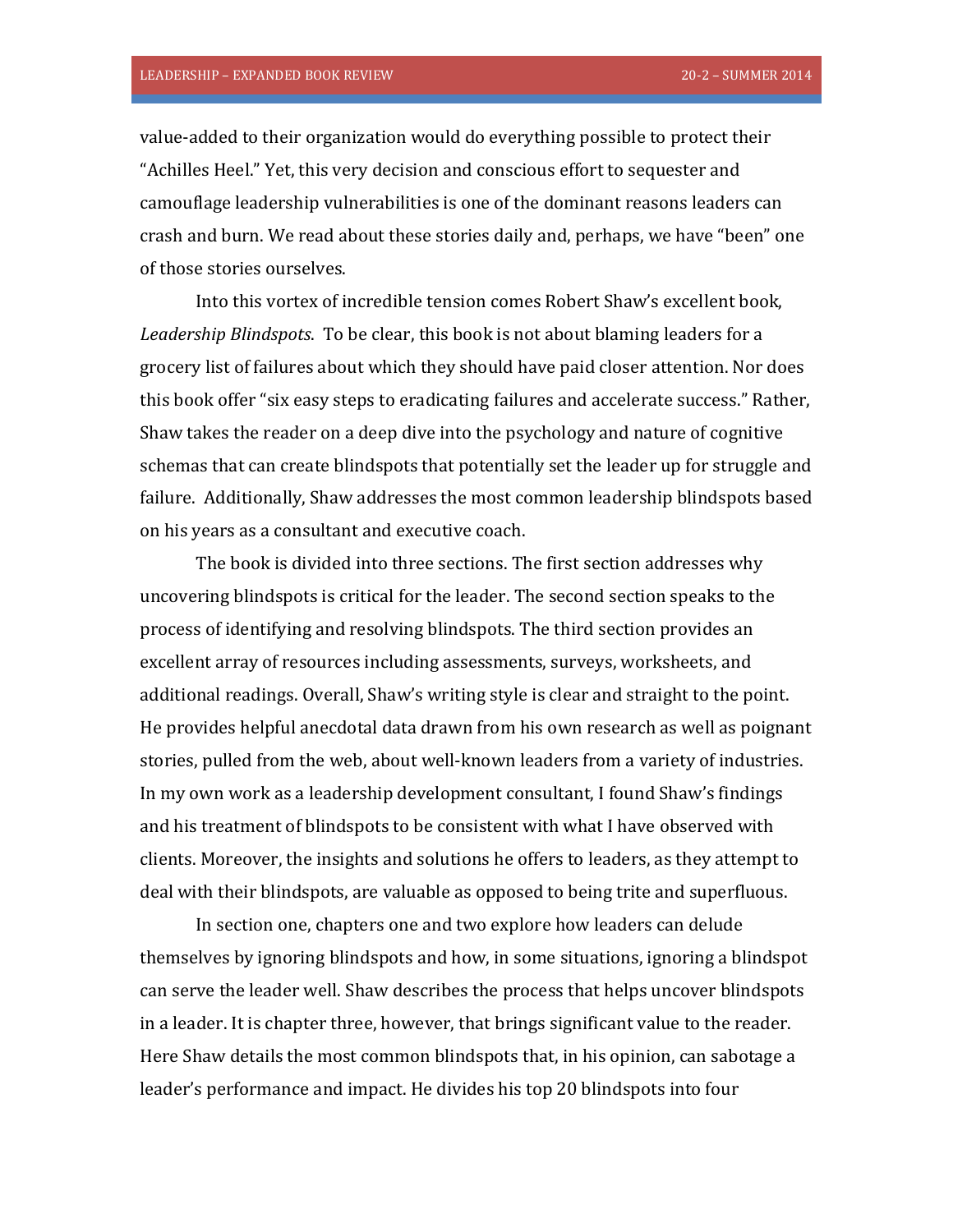categories: blindspots that connect to self-delusion, blindspots that relate to how a leader views and interacts with his or her team, blindspots that nuance how the leader perceives and works with a company, and blindspots that impact how a leader interacts with markets. To ensure consistency in his description, Shaw breaks each blindspot into the belief of the leader, the common reality that often contradicts the belief of the leader, and a brief case study that clearly illustrates the blindspot in action within the context of an organization. This structure accelerates understanding and allows for direct application on the part of the reader.

By way of example, one of Shaw's blindspots under the "self" category is what he calls "overestimating strategic capabilities" (p. 40). Based on my own experience, many leaders do, in fact, overestimate their capabilities to think, act, and influence strategically. Shaw's assessment with this blindspot is exceedingly accurate. Each of the following 19 blindspots addressed has a clear ring of truth and accuracy. Shaw not only knows what he is talking about but has a deep and broad understanding of how to help leaders come to terms with these blindspots.

In section two, Shaw's attention turns to acknowledging and remediating a leader's blindspots. Each of the chapters in this section follows in a logical order and serves the purpose of moving the leader forward on a journey of authentic discovery and action-taking. Each chapter follows Shaw's 5-stage model which includes discovery, data collection, developing awareness and vision, establishing a team of advisors, and encouraging push back and creative conflict. I will address chapters six and eight that fall within this section.

Chapter six asks the leader to seek out disconfirming data about his or her blindspots. This chapter may be one of the strongest and informative in Shaw's book. Here, leaders learn of the differences between gathering data that confirms their positive belief system about themselves (this could be considered our natural, empowering, and nonthreatening psychological disposition that only looks for and collects data that supports preexisting and necessarily positive views of the self) and gathering disconfirming data that contradicts the leader's belief system. Typically, argues Shaw, leaders spend most of their time only gathering data that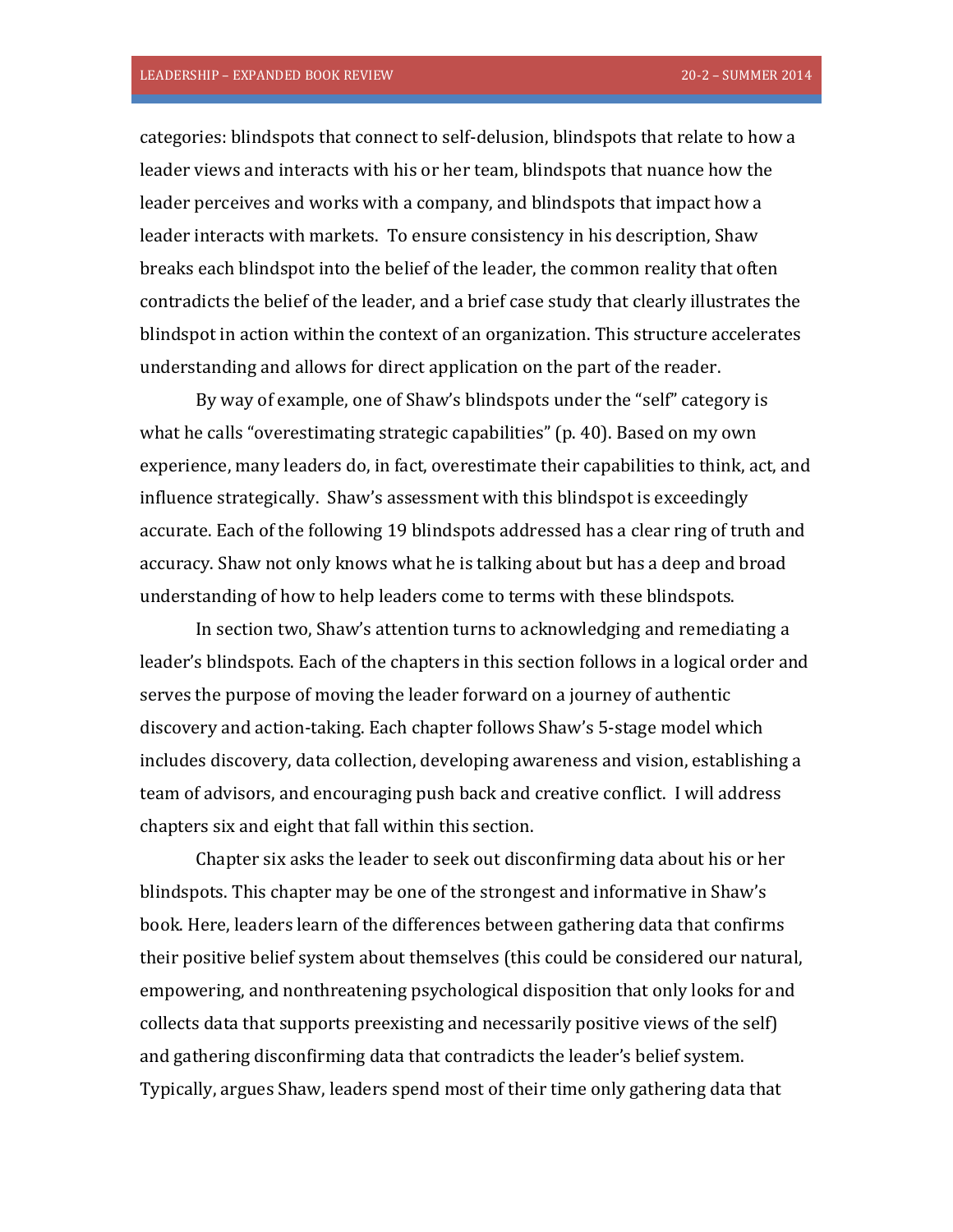confirms all that is good. It is not typical that a leader would look for disconfirming data that is incongruous with his or her established belief system. Because this data is disruptive to established cognitive schemas, leaders tend to ignore it. However, if a leader intends to address and overcome blindspots, opening oneself to disconfirming and disruptive data that calls into question one's established assumptions, then, says Shaw, eliminating or at least augmenting blindspots is a real possibility.

Chapter 8 describes the importance of establishing a group of advisors - but not just any group of advisors. Shaw suggests that leaders surround themselves with specialists who can address different aspects of the leader's work. While these areas will depend on the type of organization and context the leader works within, Shaw identifies at least six types of people who possess specialized knowledge and experience in: markets and strategy, technology and innovation, organizations and people, politics, crises management, and personal impact (p. 134). While it might be challenging for a leader to target these types of individuals who possess these areas of expertise, Shaw's point is clear and exceedingly important: effective leaders seek the expertise and honest appraisal of other trusted professionals who can constructively identify a leader's performance gaps and suggest ways to close those gaps.

The final section of the book, section three, offers four resources designed to help the leader address and remediate blindspots including a collection of additional readings which, from the reviewer's perspective, could be more substantial. The endnotes are predictably detailed and provide an excellent resource for the reader to do additional research and inquiry on their own.

Overall, Shaw's work is an excellent and fresh approach to dealing with the performance and perception gaps of a leader. From my perspective, there are at least three primary audiences for this book. First and most obvious, Shaw's book is an excellent read for an established senior-level leader. By senior-level I mean a mid- to senior-level manager, supervisor, dean, division head, senior administrator, senior executive, or C-suite leader. Now, there is a caveat to suggesting this book to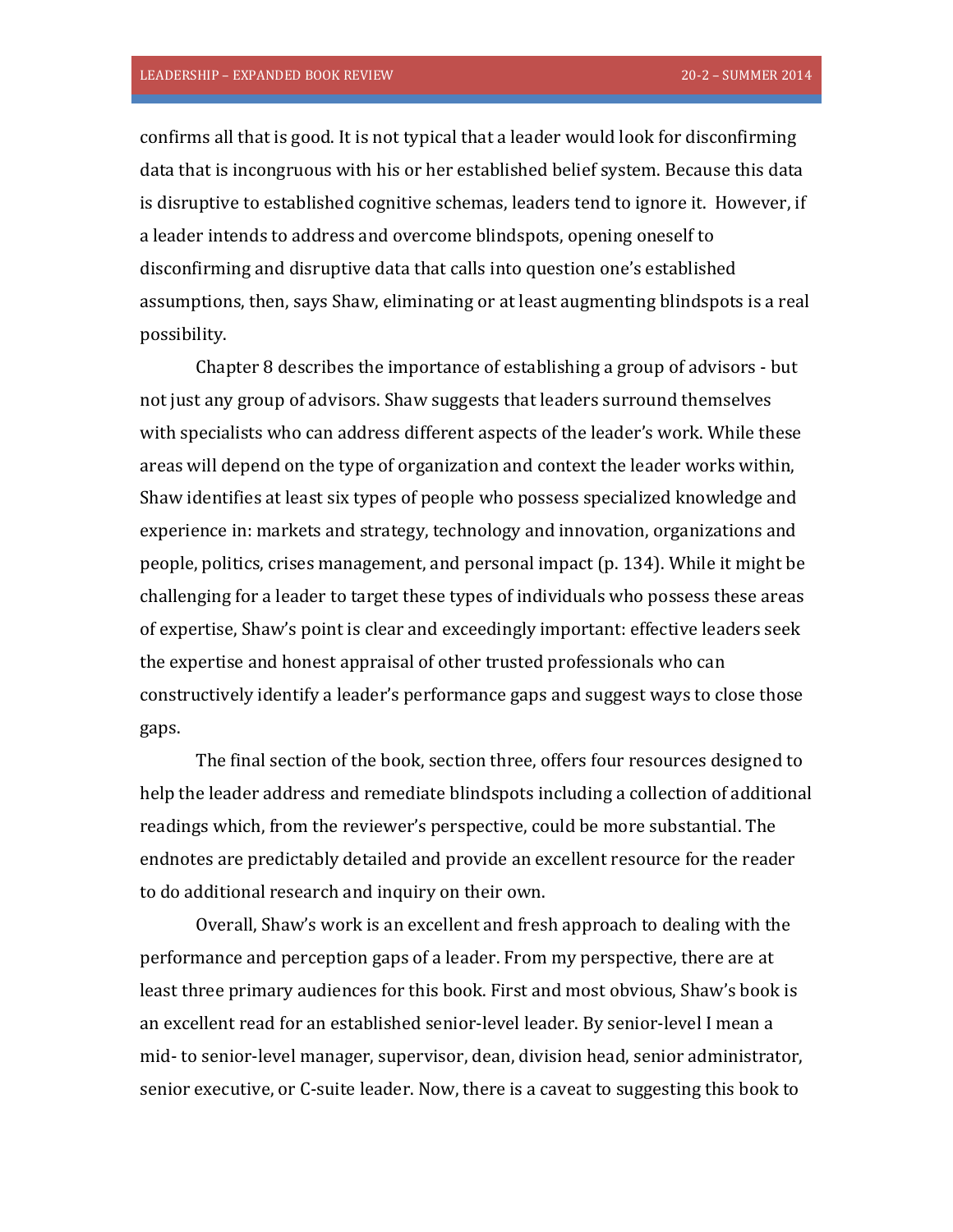someone in a leadership position. Because the title of Shaw's book uses words such as blindspots, overcoming, and weaknesses, it is important to put the book in context. I suggest that you read this book first and then suggest it to those you work with as a resource you have found to be particularly helpful in strengthening your practice of leadership. If the leader is a trusted colleague with whom you share a good working relationship, Shaw's book could be offered as way of helping the leader improve his or her leadership effectiveness (based on your observations and the observations of others). If the leader is clearly struggling and has acknowledged the fact that he or she is looking for direction, guidance, or suggestions on how to improve his or her performance, recommending Shaw's book would be an excellent response.

A second audience would be emerging leaders. If your organization has a leadership succession program of any type, this book would be an excellent resource to include as part of the curriculum. Learning the importance of and finding a system for recognizing and eradicating existing and/or emerging blindspots would be a great advantage early in one's career. This reviewer wishes a book such as Shaw's would have been available in my formative years as a leader.

Finally, Shaw's book is an excellent read for any individual who wants to learn about the practices and challenges of being a leader. These individuals are often debating whether or not they care "called" to be a leader, if they have the fundamental characteristics of a leader, and how they might begin to prepare themselves to move toward leadership by looking closely at the way they act, the way they think, and the way they evolve and grow.

In summary, *Leadership Blindspots* is an excellent resource that is wellwritten, accurate, practical, thoroughly researched and supported, and, perhaps most importantly, honest in its appraisal of leadership performance issues and helpful in its offering of possible solutions. It is without hesitation that I recommend this book to the readers of The Chair Academy's Leadership Journal.